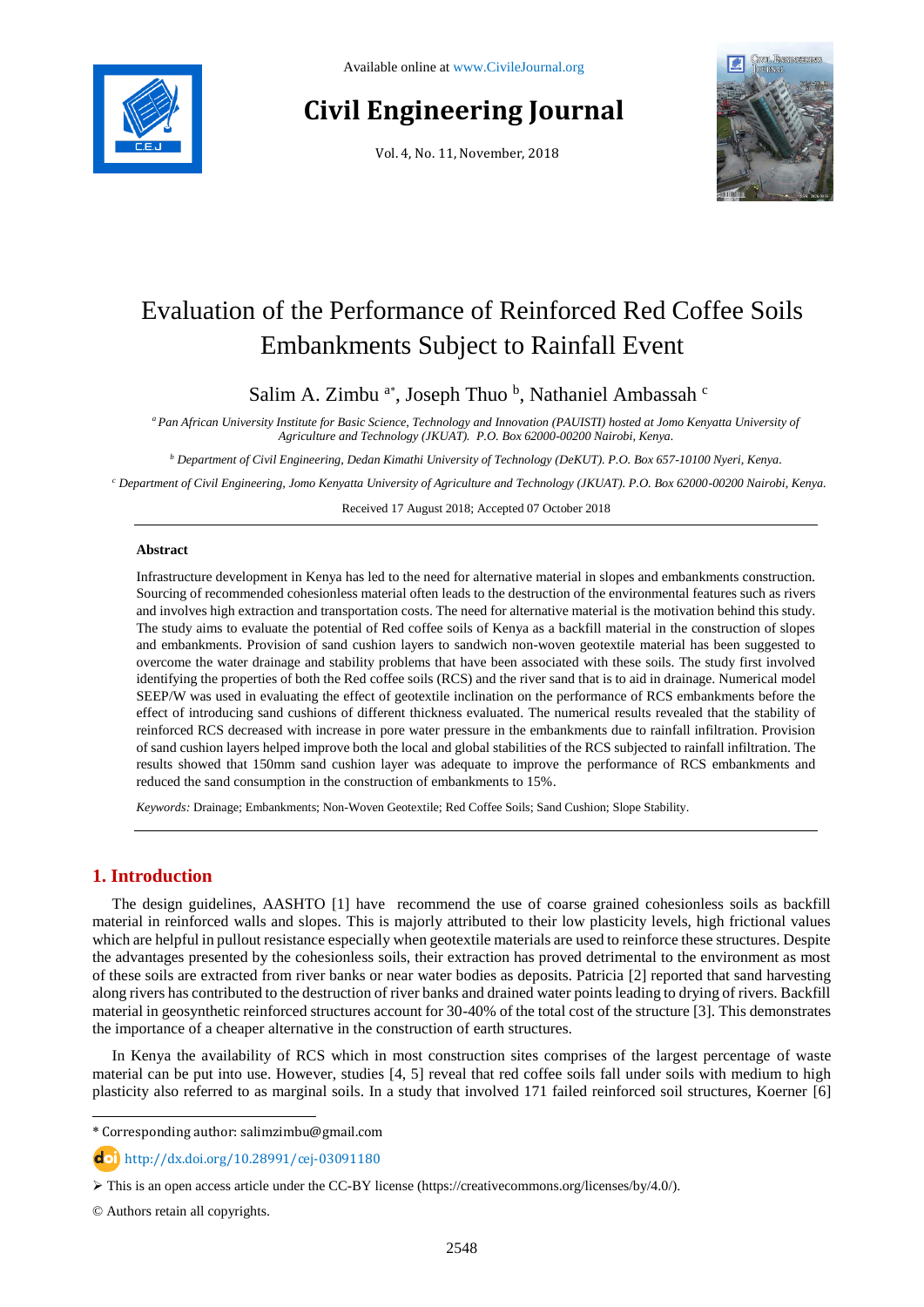reported that 61% of the failed structures had used silt and clay as their backfill material with water ingress in the structure contributing to 60% of the failures. Yoo [7] in another study investigated the failure of a segmental GRS wall in Korea after a monsoon season. The investigation revealed that the major contributor to the failure of the wall could be largely attributed to poor quality backfill and rainfall infiltration. For the proper functioning of these structures composed of marginal backfill, studies [8–10] have proposed the need for proper drainage within these structures. Problems with marginal soils has been attributed to their poor drainage and uncertainty in pore water pressure build-up [11]. However, during the construction of geosynthetic reinforced slopes the backfill material is normally compacted within  $\pm 2\%$  of optimum moisture content. This brings about the advantage of negative pore water pressure and matric suction in the unsaturated backfill layer. Matric suction in the unsaturated zone enhances the soils' stiffness and shear strength.

Marginal soils reinforced with geotextile have also been associated with poor pullout resistance offered to the nonwoven geotextile. Choudhary [12] studied three types of cohesionless soils reinforced with different types of geosynthetics materials. Pull-out tests by use of large direct shear test were conducted to investigate the interface behavior of soil-geosynthetics. Geosynthetics that allowed the penetration of soil particles within themselves such as the non-woven geotextile were found to possess higher soil-geosynthetic inter- face friction angle values than those of woven geotextile. Pull-out interaction coefficients  $C_i$  were reported in the range 0.62-1.72. In an effort to improve the pullout resistance of the non-woven geotextile embedded in marginal soils studies [13] were conducted to investigate the effect of providing a thin sand layer to cover the geotextile materials the study reported that the provision of thin sand layer improved the pullout resistance and improved on the deformation of reinforced clays.

Previous studies [6, 14] have suggested that for proper functioning of marginal soils as backfill material, proper drainage should be guaranteed. Efficient drainage in the embankments will minimize the rate of pore water pressure development which subsequently will lessen the rate of shear strength loss. The use of non- woven geotextile has been suggested in the improvement of drainage in marginal backfill embankments due to the advantages of drainage and tensile strength it provides[3, 15]. However, under unsaturated soil conditions non-woven geotextile have been reported to act as barriers contributing to the accumulation of water in the soils above the non-woven geotextile layer [16–18]. Accumulation of water above geotextile layer increases pore water pressure and has been attributed to failures of geosynthetic reinforced structures [9]. This presents the construction industry with dilemma of sticking to the expensive and environmental unfriendly cohesionless soils or address the drainage and stability problems associated with the readily available marginal red coffee soils backfill material.

From the previous studies efforts in the improvement of drainage in marginal backfill embankments is still a topic under investigation. The improvement of the drainage by provision of non-woven geotextile layer has served to some extent improve on the performance of the embankments. However the advantage of the non-woven geotextile has not been fully realized when solely used. This study aimed at improving the performance of the marginal backfill in embankments by working to improve on the drainage of the marginal soils. The study aimed to take advantage of the high conductivity of the river sand to improve on the pullout resistance and improve on the drainage of the marginal backfill embankments when subjected to rainfall event. Specifically this study investigated: 1) the effect of inclining non-woven geotextile on the drainage and stability of the red coffee soils embankment, 2) the optimum sand cushion thickness for improvement of drainage and stability of the RCS backfill embankment. Extreme rainfall was uniformly applied to the modelled embankments and seepage analysis results used in determining the factors of safety during the rainfall event. Results of these study will help provide guidance for the design of RCS embankments.

# **2. Numerical Program Details**

#### **2.1. Seepage Analysis**

Finite element model SEEP/W Ver. 2012 was used for seepage analysis in the study. Before seepage analysis is done, the hydraulic properties of geomaterial is required. The hydraulic properties can be derived from the van Genuchten equation or the Fredlund-Xing models which are incorporated in the SEEP/W program. The van Genuchten equation is as expressed in Equation 1 with the Fredlund-Xing equation presented as Equation 2;

$$
\theta = \theta_r + (\theta_s - \theta_r) \times [1 + (\alpha \times \psi)^n]^{-(1 - \frac{1}{n})}
$$
\n(1)

Where  $\theta_r$  = residual moisture content;  $\theta_s$  = saturated moisture content;  $\alpha$  and  $n =$  fitting parameters;  $\psi$  = matric suction (kPa);

$$
\theta = \theta_r + (\theta_s - \theta_r) \times \left\{ \ln \left[ e + \left( \frac{\psi}{a} \right)^n \right] \right\}^m
$$
\n(2)

Where  $\theta_r$  = residual moisture content;  $\theta_s$  = saturated moisture content;  $\alpha$  and  $n =$  fitting parameters;  $\psi$  = matric suction  $e =$  base of the natural logarithm,  $a =$  represents the air entry suction,  $n =$  represents the pore size distribution, and  $m =$ represents the model skew.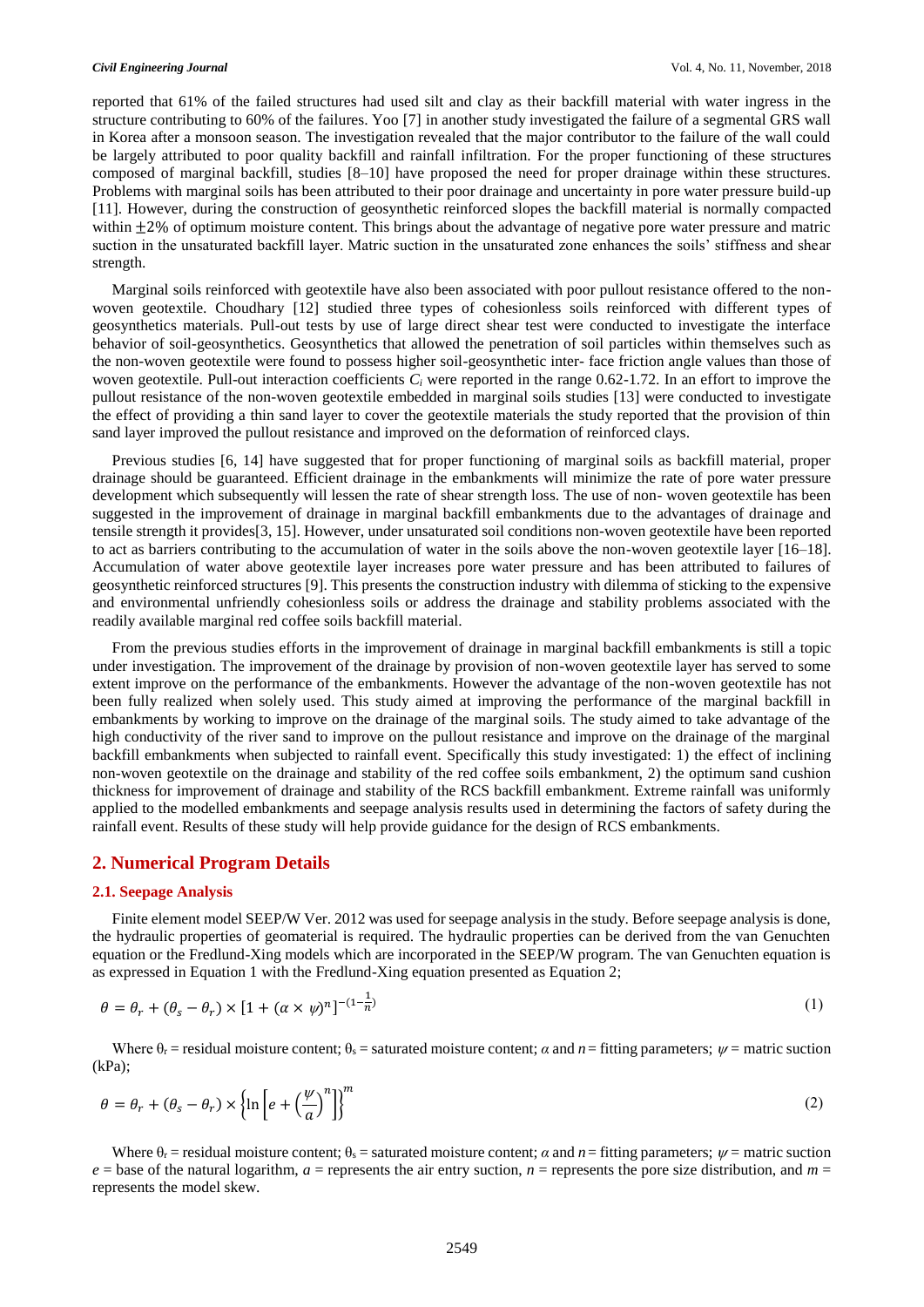SEEP/W transient seepage analysis governed by the Richard's equation was used in the study. For a two-dimensional homogenous anisotropic soil, the equation is derived as in Equation 3;

$$
k_x \frac{\partial^2 h}{\partial x^2} + k_y \frac{\partial^2 h}{\partial y^2} = \frac{\partial \theta}{\partial t} = m_w \gamma_w \frac{\partial h}{\partial t},\tag{3}
$$

Where  $h$  = total hydraulic head;  $k_x$  = unsaturated hydraulic conductivity in the x direction;  $k_y$  = unsaturated hydraulic conductivity in the y direction;  $m_w$  = coefficient of water volume change (slope of the water characteristics curve);  $\gamma_w$  = unit weight of water;  $\theta$  = volumetric water content.

#### **2.2. Stability Analysis**

Stability analysis of the embankments was done using the SLOPE/W program. This involves importing pore water pressure from SEEP/W to determine the factor of safety. The Spencer method, a method that considers both moment and force equilibrium in the factor of safety determination was used. The unsaturated soil shear strength carried out by SLOPE/W implements the Equation 4 as proposed by [19].

$$
\tau_f = c' + (\sigma_n - u_a) \tan \phi' + \frac{\theta_w - \theta_r}{\theta_s - \theta_r} (u_a - u_w) \tan \phi \tag{4}
$$

Where  $\tau_f$  = shear strength;  $c'$  = effective cohesion intercept for a saturated soil;  $\sigma_n - u_a$  = net normal stress on the failure plane;  $\sigma_n$  = total normal stress;  $u_a$  = pore air pressure;  $\phi'$  = effective friction angle;  $u_a - u_w$  = matric suction;  $u_w$  = pore-water pressure;  $\theta_w$  = volumetric water content;  $\theta_s$  = saturated volumetric water content and  $\theta_r$  = residual volumetric water content. As is common practice in the design of embankments for long term, effective cohesion of the backfill material was set to  $c' = 0$  kPa [20].

# **3. Materials and Methods**

#### **3.1. Materials**

#### **3.1.1. Red Coffee Soils**

Red coffee soils used in the study was obtained from Juja town in Kenya. The soils were obtained at a depth of 1.5m from the earth surface to minimize the effect of roots and other organic materials that may contaminate it and affect the properties of the soil. Properties of the RCS as obtained from laboratory tests are as presented in Table 1. The RCS was classified as silty clay (CL) according to the Unified Soil Classification System (USCS). The grain distribution curve for the RCS used in the study is presented in Figure 1.

| <b>Properties</b>         | <b>Values</b>               |
|---------------------------|-----------------------------|
| Specific Gravity          | 2.58                        |
| Gravel                    | 0.2%                        |
| Sand                      | 9.45%                       |
| Silt                      | 51.85%                      |
| Clay                      | 38.5%                       |
| Liquid limit              | 48.8%                       |
| <b>Plastic limit</b>      | 27.0%                       |
| Plastic Index             | 21.8%                       |
| Type of soil              | CL.                         |
| Hydraulic Conductivity    | $1.072 \times 10^{-6}$ cm/s |
| Optimum moisture content  | 26.2%                       |
| Maximum dry density       | 1337 $kg/m^3$               |
| Cohesion $C'$             | 32 kPa                      |
| Friction angle $\varphi'$ | $16^{\circ}$                |

**Table 1. Properties of the red coffee soils used in the numerical analysis**

#### **3.1.2. River Sand**

River sand was sourced from local dealers in Juja town in Kenya. Properties of the river sand as obtained from the laboratory tests were; specific gravity of 2.68, hydraulic conductivity of  $1.43 \times 10^{-4}$  m/s with cohesion of 0 kPa and angle of friction of 35°. River sand was classified as poorly graded sand (SP) according to the Unified Soil Classification System (USCS). Grain size distribution curve for the river sand used in the study is as presented in Figure 1.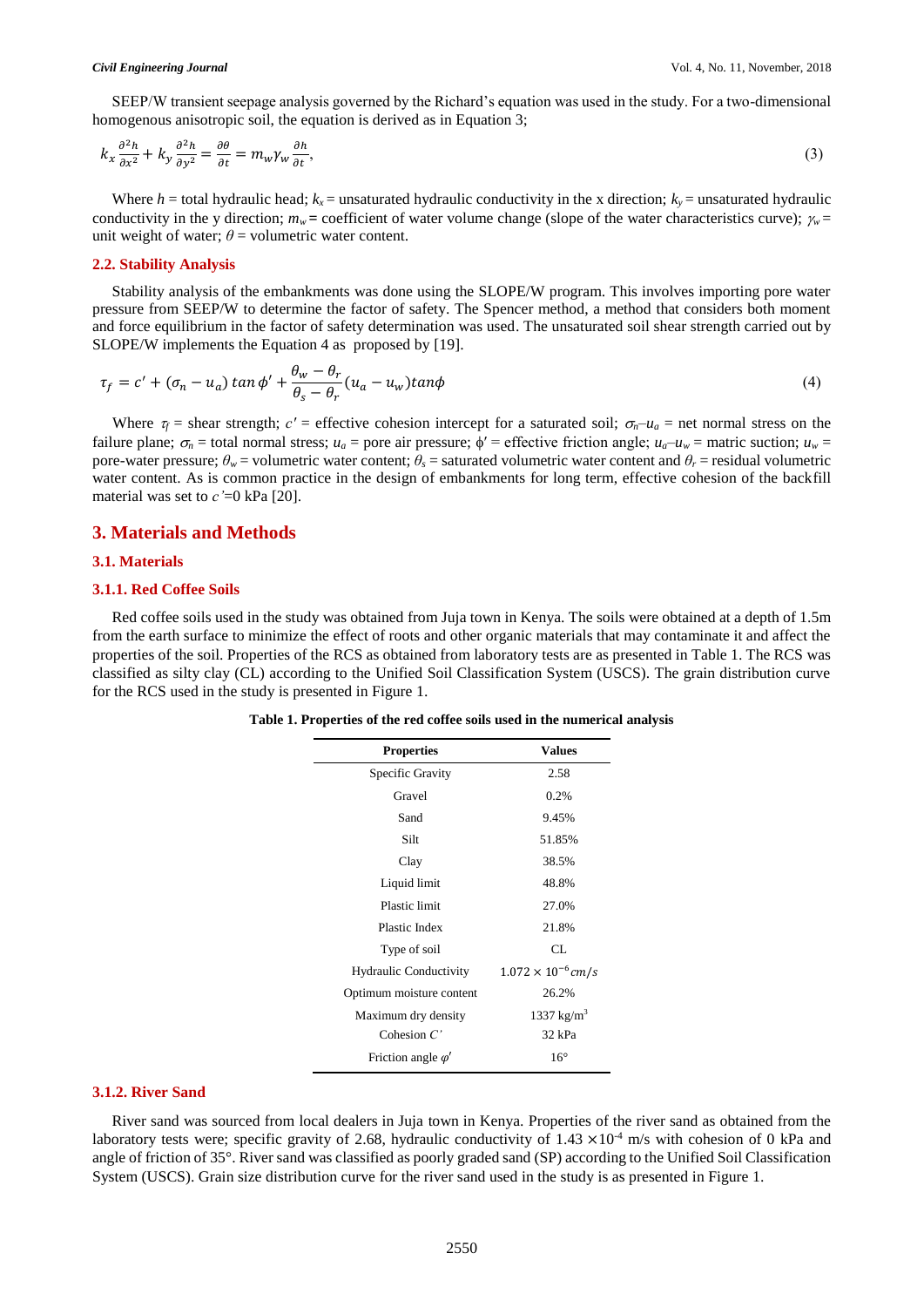

**Figure 1. Particle size distribution curves for RCS and River sand used in the study**

## **3.1.3. Non-Woven Geotextile Material**

The non-woven geotextile material used in the numerical model was based on the properties as obtained from secondary sources and are as summarized in Table 2.

| <b>Properties</b>                                                                             |        |
|-----------------------------------------------------------------------------------------------|--------|
| Mass per unit area, $m_a (g/m^2)$                                                             | 310    |
| Thickness of geotextile, t <sub>ecotextile</sub> (mm)                                         | 3      |
| Porosity, $n_n$                                                                               | 0.92   |
| Saturated hydraulic conductivity in cross plane direction, $k_{sat}$ geotextile cross $(m/s)$ | 0.0035 |
| Saturated hydraulic conductivity in plan direction, , ksat geotextile plan (m/s)              |        |
| Tensile strength in machine direction $(kN/m)$                                                |        |

| Table 2. Properties of the Non-woven geotextile [21] |  |  |  |
|------------------------------------------------------|--|--|--|
|------------------------------------------------------|--|--|--|

Based on the laboratory tests, the volumetric water content function of sand and the Red Coffee Soils as estimated through the Fredlund and Xing's and those of the non-woven geotextile material as estimated through the van Genuchten-Mualem's model are presented in Figure 2a. The hydraulic conductivity functions of the materials as modelled with sample functions are presented in Figure 2b. The models were constructed based on the soil database in SEEP/W v2012. From the Figure 2 matric suction is observed to be influenced by the volumetric water content of geomaterial. It can be observed that as the volumetric water content of the soils increases matric suction significantly decreases which is in agreement which soil mechanics principles in which soils with high volumetric water content will exert a lower pressure in moving water towards them as compared to dry soils. An important component in the functions is the air entry value which shows the point at which matric suction is adequate to initiate the dying of a saturated soil. RCS has a higher air entry value 15 kPa compared to that of non-woven geotextile and river sand which stands at 0.9 kPa. This is because the amount of flow paths within non-woven geotextile is more thus a lower pressure is required for water movement as compared to RCS with finer particles and lesser flow paths. The curve of the geotextile are steeper showing water is lost at a much faster rate in these geomaterial as compared to RCS. These observations conform to studies [18], which showed that soils with a relatively wider pore-size distribution are marked by relatively less steep characteristic curves because the majority of pores are drained over a relatively wider range of suction.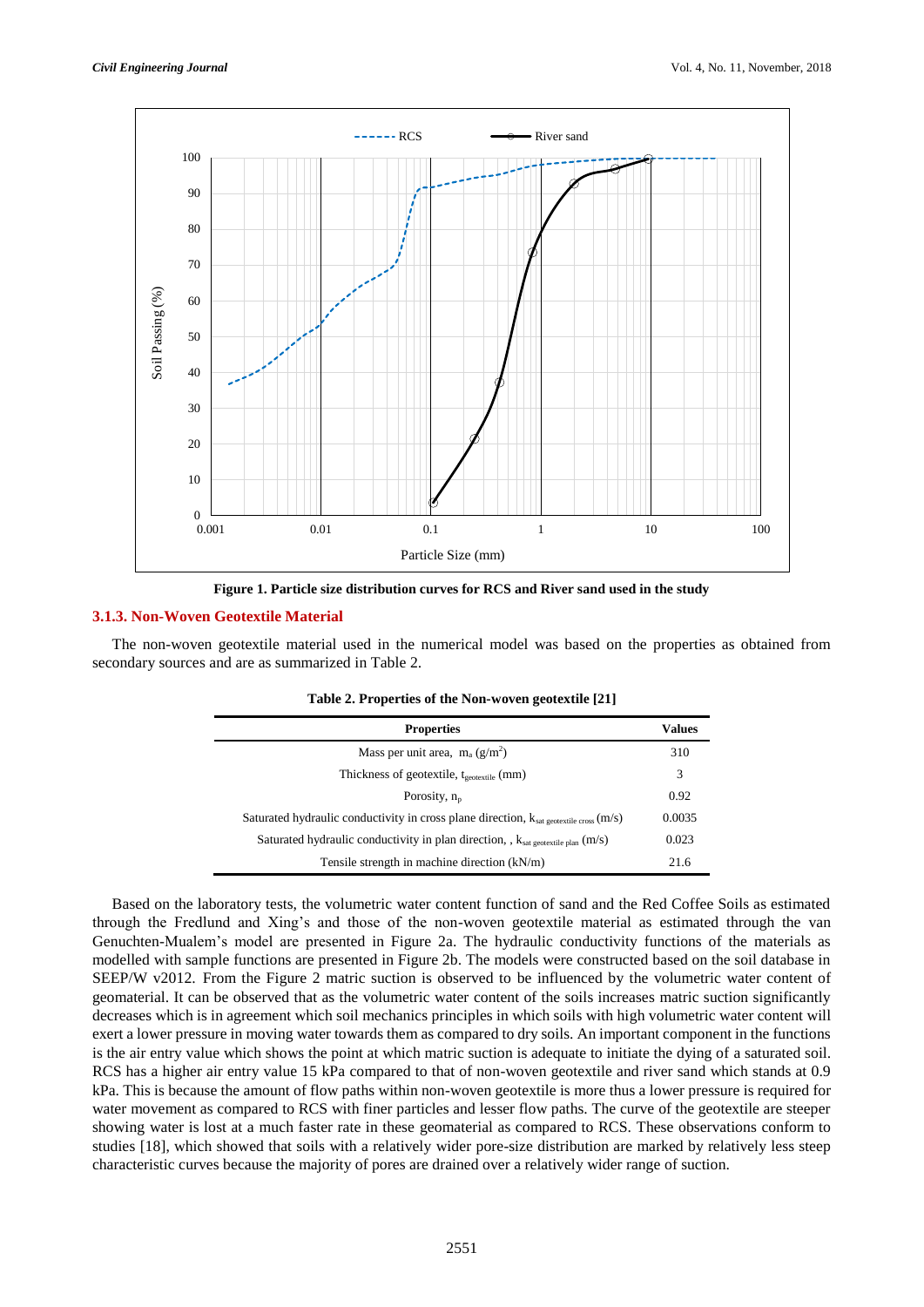

**Figure 2. Hydraulic function models of river sand, non-woven geotextile and RCS (a) volumetric water content function curves (b) hydraulic conductivity function curves**

# **3.1.4. Rainfall**

Rainfall data for the study was obtained from the meteorological department of Kenya from the year 1991 to the year 2017. Based on the rainfall data an extreme rainfall event of 160 mm/day was recorded for the period. Such rainfall event was reported to last a maximum of 2 days however in our study the rainfall was simulated for a period of 3 days.

#### **3.2. Method**

The finite element model SEEP/W ver. 2012 and SLOPE/W ver.2012 was used in this study. The embankments were simulated as two dimensional (2D). Quadrilateral mesh in elements of height 0.1 m were used in the study. The time increment in the analysis was automatically adjusted between 0.1 second and 100 seconds. With 18 time steps results recorded during the simulation process. To establish initial pore-water condition before simulation of rainfall infiltration, a steady-state seepage analysis with prescribing a unit flux on prescribed unit flux on the surface boundaries was done. The values of prescribed unit flux were adjusted until when matrix suction did not exceed initial soil moisture conditions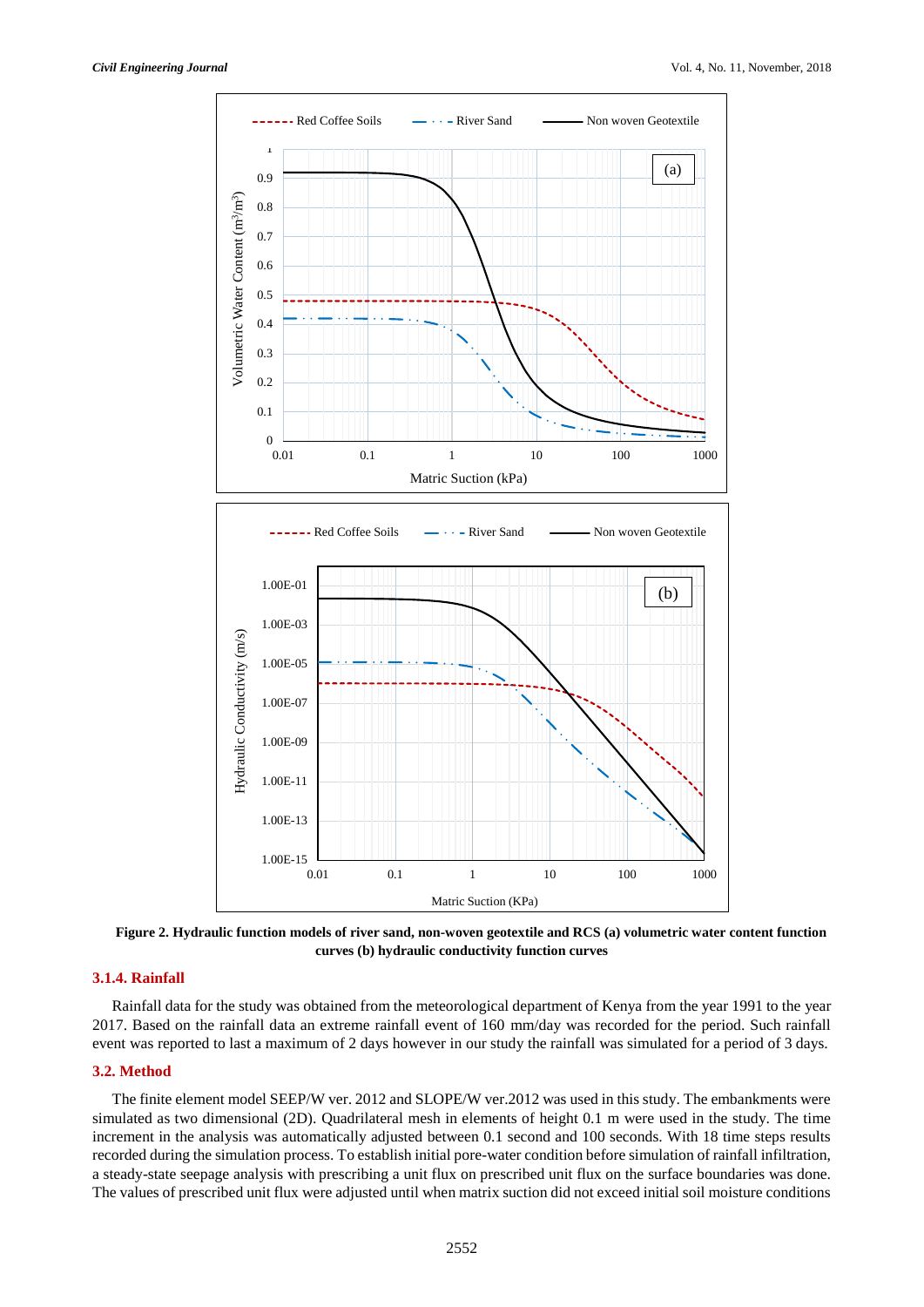as obtained from the laboratory results.The non-woven geotextile was modelled as a line with 3 mm interface elements. The volumetric water content data in the simulated model was measured at a distance  $x=1.2$  and 2.4.

In establishing the effect of non-woven geotextile angle of inclination on the drainage and stability of embankments, two dimensional embankments with non-woven geotextile layers inclined at angles of 0°,1°, 3°, 6°,9° and 10.5° in different embankments were modelled. The model with the non-woven geotextile inclined at zero degree is as shown in the Figure 3. Three layers of non-woven geotextile layers were placed 0.75 m apart in the vertical direction, a fourth layer of geotextile of length 1.5 m was maintained at the base of the embankment. This fourth layer was maintained at zero degrees inclination throughout the modelling process. Boundary conditions for the embankments were specified based and a series of transient infiltration analysis in SEEP/W and limit equilibrium analysis using the Spencer method carried out in SLOPE/W. It should be noted as is the standards [14] in the design of slopes the effective cohesion of the RCS was set to 0kPa in the stability analysis.



**Figure 3. Numerical model setup of the RCS embankment in evaluating effect of geotextile inclination on its performance**

After the optimum angle of inclination was obtained, the effect of sand cushion thickness on the drainage and stability of red coffee soils embankments was established by introducing sand layers of different thickness to sandwich the nonwoven geotextile layers. The sand layers thickness adopted were 50, 100, 150, 200, 250 and 300 mm. These thickness refer to the thickness on either side of the geotextile material. The numerical model setup is as shown in Figure 4. The non-woven geotextile layer retained their earlier vertical spacing of 0.75 m. The effect of these sand layers on the infiltration and stability was then evaluated.



**Figure 4. Numerical model setup in evaluating the effect of sand layer thickness on the performance of RCS embankments**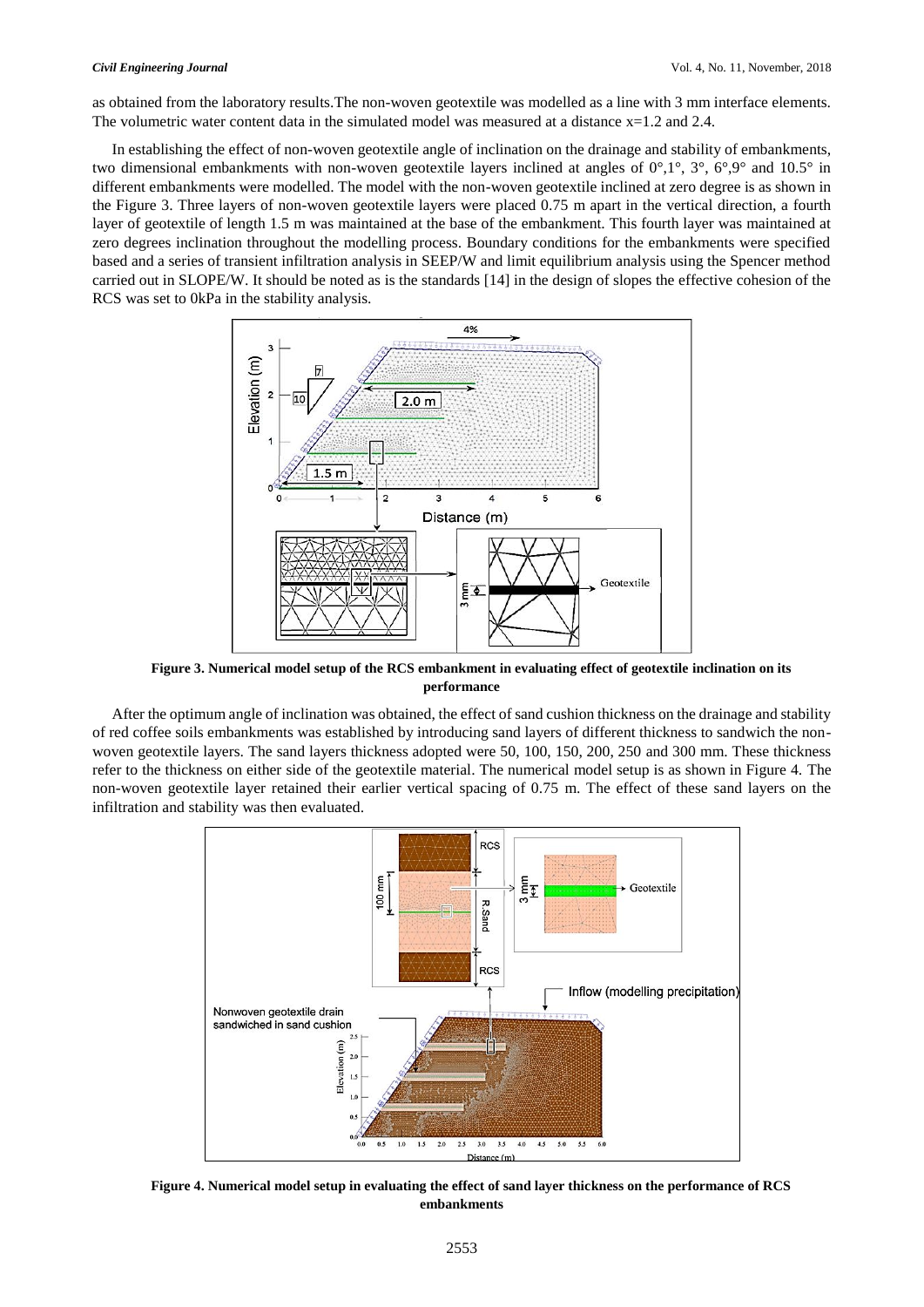# **4. Results and Discussion**

# **4.1. Effect of Geotextile Inclination on the Performance of RCS Embankments**

The effect of inclining non-woven geotextile layers at angles of 0°, 3°, 7.5° and 9° on the pore water pressure profile of RCS is presented in Figure 5.



**Figure 5. Pore water pressure profiles of embankments with inclined geotextile layers measured at (a) x=1.2m day 1 (b) x=1.2 m day 2 (c) x=1.2 m day 3 (e) x=2.4 day 1 (e) x=2.4 m day 2 (f) x=2.4 m day 3**

From the figure increase in pore water pressure within the embankments with increase in time can be noticed. This is attributed to the dissipation of matric suction in the RCS contributed by the increase in volumetric water contents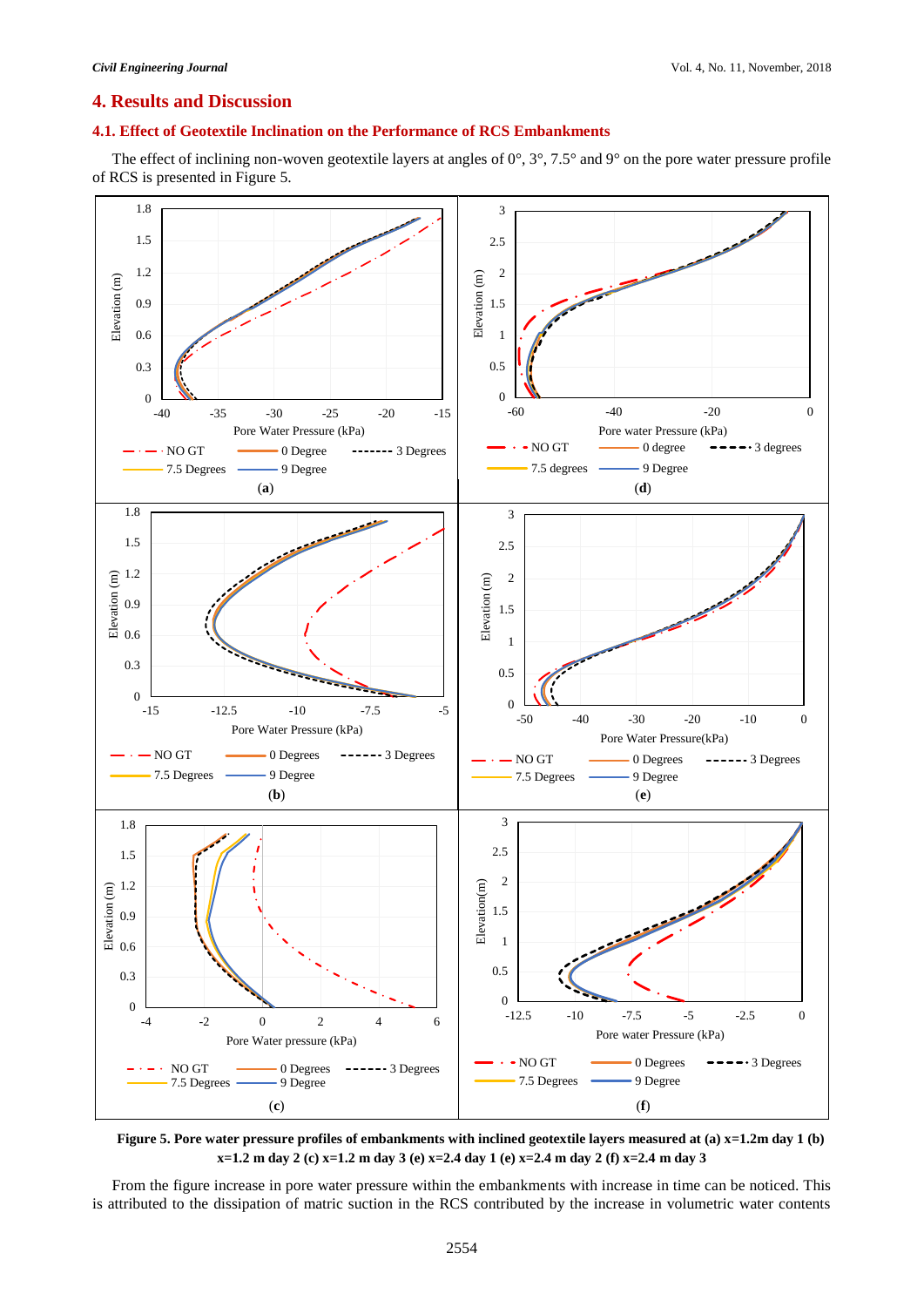within the embankments with the advancement of time and continued rainfall event. The advantage of non-woven geotextile on the performance of the RCS embankments can be seen in Figure 5. The embankments reinforced embankments irrespective of their inclination angle performed much better with lower pore water pressures within their pore water pressure profiles. This is because the presence of non-woven geotextiles provided a drainage effect on the RCS embankments attributed to the high hydraulic conductivity of the non-woven geotextile as compared to a RCS.

Inclining the non-woven geotextile layers has an effect on the pore water pressure developments in the RCS embankment though to a small extent. Increasing the non-woven geotextile angle of inclination from the conservative angle of zero degree up to an angle of three degrees resulted in the reduction of the rate of pore water pressure development in the embankment. This was attributed to the slope created by the inclination. Initially when the nonwoven geotextile layer was placed at zero degrees inclination (horizontal placement) water accumulated above the nonwoven geotextile until the soil layer just above the non-woven geotextile became saturated a point when water now transited to the non-woven geotextile and was drained through the non-woven geotextile layers. However, with the inclination instead of the water accumulating above the non-woven geotextile it begun to flow due to the slope created. The rate of flow above the layer was however very low due to the low hydraulic conductivity of the RCS. A three degree angle of inclination was observed to be the optimum angle of inclination an angle beyond no significant improvement on the pore water pressure development was observed. This clearly demonstrates that inclining the non-woven geotextile material at an angle of three degrees makes it more effective as a drainage material as compared to not inclining the material at all and not providing the non-woven geotextile material in the RCS embankment. Iryo [21] reported similar results on the performance of sandy backfill when inclined and he reported an optimum inclination of 10% in the sand backfill embankments.

Figure 6 shows the variation of factor of safety with change in angle of inclination of the non-woven geotextile layers. There is a general decrease in factor of safety of the embankment with accumulated rainfall. Initially the factor of safety of the reinforced embankments were lower compared to those of the unreinforced embankment. This can be attributed to capillary barrier effect a phenomena that is characterized by accumulation of water above the non-woven geotextile layers of the top most layer. This effectively increased the pore water pressure and reduced the matric suction of the soils in the region where the geotextile materials were located consequently reducing the shear strength of RCS. However, with time as the rainfall flux passed through the RCS zone the regions above the geotextile became saturated this allowed the accumulated water to transit into the non-woven geotextile layer. The non-woven geotextile material now acted as drainage layers, dissipating pore water pressure and thus improved the shear strength of the soils in the reinforced embankments. The unreinforced embankment recorded a continuous rapid decline in the factors of safety of the embankment because of the non-existence of drainage layers to help dissipate the pore water pressure in the embankments. Corresponding to low pore-water pressure in the reinforced embankments with non-woven geotextiles inclined at three degrees, the embankment with a three degree inclination angle recorded the highest factors of safety during the rainfall event. Subsequent decrease in the factors of safety with increase in inclination can be attributed to the accumulation of water just above the non-woven geotextile layer, with an increase in water content the material just above the non-woven geotextile layer begin to slide contributing to a weaker zone just above the layer. A three degree angle was thus found to be a balance of overcoming the effects of capillary barrier and drainage before the volumetric water content above the non-woven layer increases.



**Figure 6. Variation of factors of global factor of safety with change in geotextile inclination angle**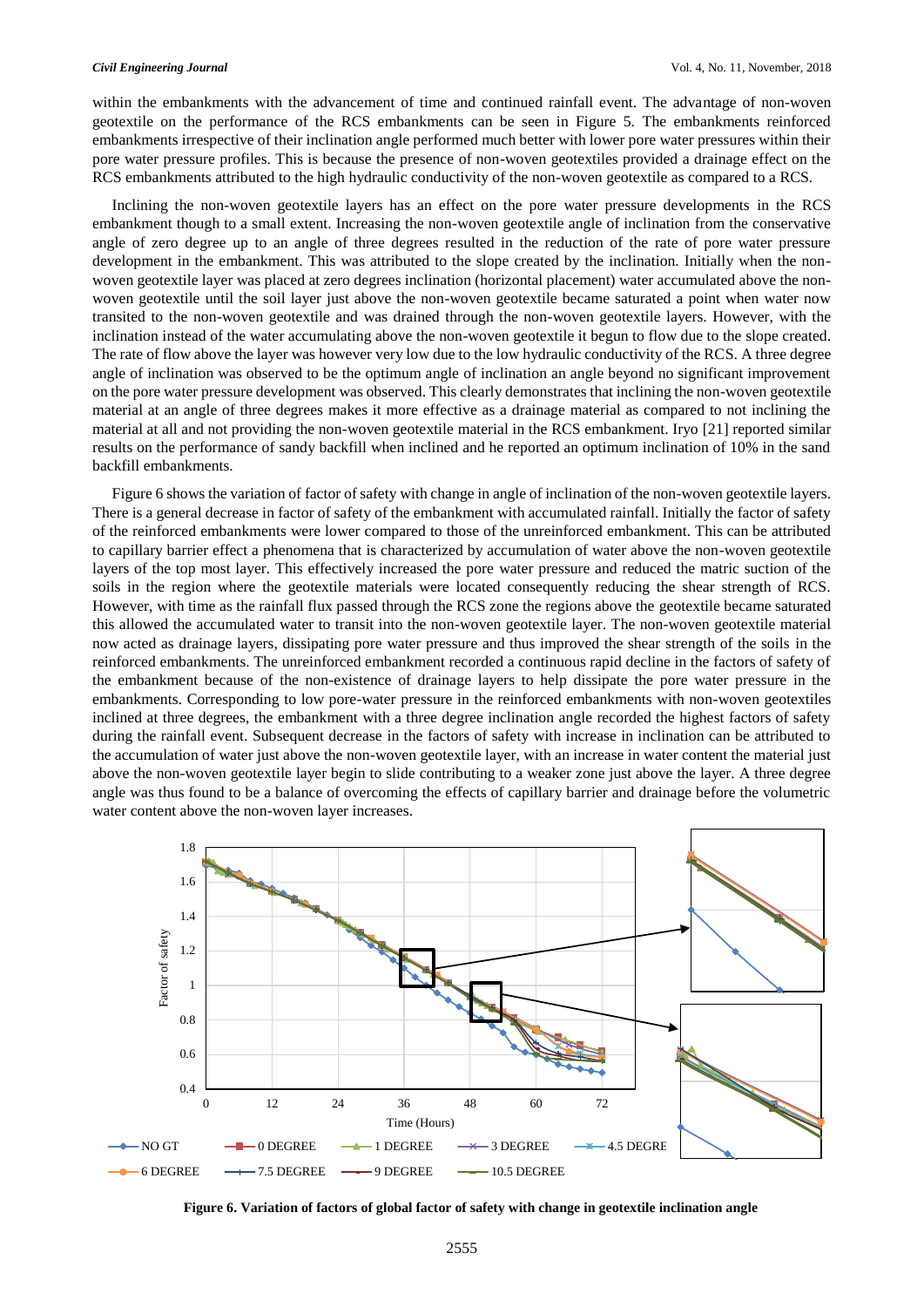#### **4.2. Effect of Sand Layers Thickness on the Performance of RCS Embankments**

Figure 7 presents the pore water pressure profiles of the embankments with varying sand cushion thickness with changes in days are shown. At the end of day one, the embankment whose non-woven geotextile layers were not sandwiched between non-woven geotextile layers recorded the lowest rates of pore water pressure within their profiles with the embankments whose non-woven geotextile layers were sandwiched with the thickest sand layer of 300 mm recording the highest values of pore water pressures within their profiles. This is attributed to the difference in the initial matric suction of the sand and RCS in the embankment, because the loss of matric suction is attributed to the increase in the volumetric water content of the soil, RCS with a much lower hydraulic conductivity (1.072  $\times$  10<sup>-8</sup> m/s) and high matric suction (60 kPa) took a much longer time for the loss of matric suction and development of significant pore water pressure in the initial stages. On the other hand sand with a high hydraulic conductivity and low matric suction (3.5 kPa) took much lesser time for pore water pressure development and this strongly explains the high pore water pressure values in the early stages of the rainfall event. The initial high pore-water pressure development rates in embankments with sand cushion was also attributed to the fact that, part of the sand layers were exposed to the rainfall on the sloping part of the embankment. This made the sand layers to act as a medium through which rain water made its way into the embankment.

However with advancement of time as the water flux passed through the embankments, pore water pressure of both soils significantly increased. With an increase in the volumetric water content in the upper parts of the embankment the advantage of sand layer cushions was exhibited. Sand cushions effectively started working as drainage layers. Embankments with thicker sand cushions recorded lower pore water pressure values within their profile as compared to embankments with thin sand cushions which recorded higher values of pore water pressure values within their profiles. This can be attributed to the increased pathways for water drainage that is provided by the coarse grained sand soil unlike the RCS which provided lesser flow path ways due to finer soil particles thus thicker sand layers further increased the drainage paths which proportionally reduced with the decrease in sand layer thickness. Generally the pore water dissipation increased with increase in sand cushion layer thickness, similar results were reported by [14]. Considering the pore water pressure profiles and sand thickness, sand cushion thickness greater than 100 mm on either side of the non-woven geotextile layer adequate served to dissipate the pore water pressure in the embankments.

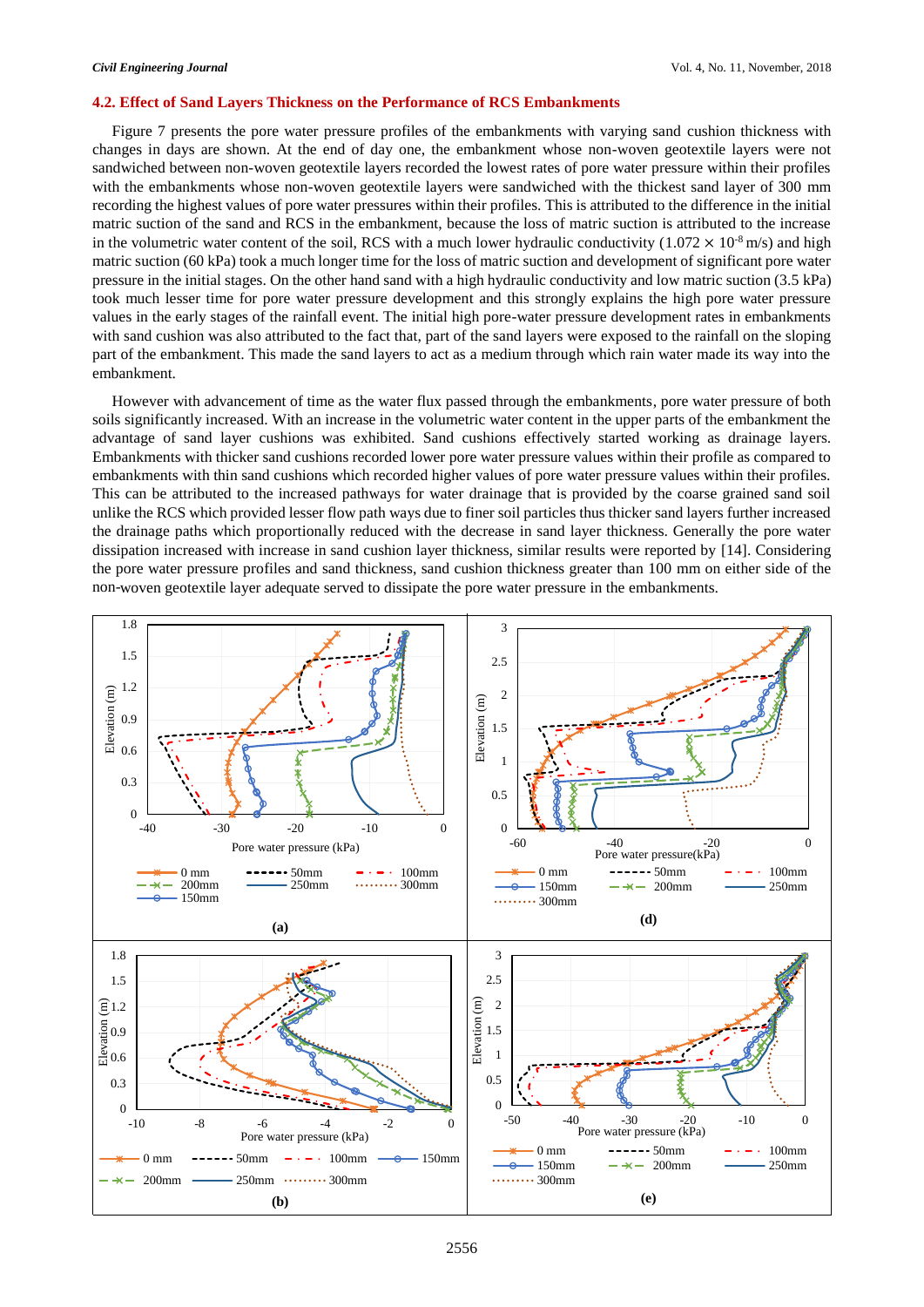

**Figure 7. Pore water profiles of embankments with change in sand layer thickness at end of: (a) day one x=1.2m from toe; (b) day two x=1.2 m; (c) day three x=1.2 m; (d) day one x=2.4 m from toe (e) day two x=2.4 m and (f) day three x=2.4 m**

Figure 8 presents the variation of the global factors of safety of the embankment with change in sand cushion thickness. There was a general decline in the factors of safety of the RCS embankments with the increase in the rainfall duration as earlier explained this is because of the increase in pore water pressure in the embankments with time. It was observed that in the early stages of the rainfall event the factors of safety of the embankments with sand cushion layers decreased with increase in the sand cushion thickness. This is attributed to the initial matric suction of sand (-3.5 kPa) and RCS (-60 kPa). The lower matric suction value of sand was rapidly lost as the rainfall flux infiltrated through the RCS embankment. A lower matric suction contributes to the reduction in the shear strength of the sand as can be derived from equation 4 and this consequently reduces the factor of safety of the embankment. RCS with a higher matric suction took significant time for the matric suction to be dissipated thus the high initial factors of safety for the embankments with small sand cushion thickness. However, as the rainfall flux infiltrated through the embankment the contribution of the sand cushion in the strength of the soil was demonstrated. Sand cushions acted as drainage layers dissipating pore water pressure thus better factors of safety as compared to embankments with smaller sand layers. With the advancement of time it was observed that the thicker the sand cushion the higher the factor of safety values recorded for the embankments.

At 36 hours the factors of safety curves of the different embankments with sand cushions converged. This marked the point at which most parts of the RCS zones became saturated. Due to the high volumetric water content in the RCS layers, the shear strength of the embankment was not dependent on the matric suction of the RCS but was now largely dependent on the drainage and effective shear provided by the sand cushion layer. This explains the change in the curve trends after the convergence, with the embankments having thicker sand layers now recording the best trends in the local factors of safety of the embankments. The trend continued till the end of the rainfall event with the factors of safety of the embankments increasing with increase in the sand layers thickness. An introduction of a 50mm sand layer increased the 72 hours factor of safety of the embankment from 0.567 to 0.916 signifying a 61% increase in the global factors of safety. A sand layer thickness of 100 mm improved the global factor of safety of the RCS embankments from the unstable factor of 0.255 when without sand layers to the stable factor of safety of 1, a further increase to 150 mm sand cushion layer improved the factor of safety of the embankment to 1.01 a 78% increase in the factors of safety. It was also observed that with increase in sand layer thickness the rate of factor of safety decline becomes low. The rate of factor of safety decline stagnated earlier with increase in drainage layers thickness. This presents another advantage of the sand cushion layers in marginal soils embankments. The results are in agreement with findings of [16].

Of importance to the construction industry is the good drainage and stability of the embankments. An embankment composed of purely RCS though reinforced with geotextile is prone to failure at around 39 hours since the factor of safety values fall below 1. The same failure faces embankments with sand layers of thickness 50mm and 100 mm which are prone to failure at around 54 and 60hours respectively. A sand layer thickness of 150mm is thus determined to be adequate in the construction of RCS embankments and effectively reduces the amount of river sand used in the embankment construction to a meagre 15%.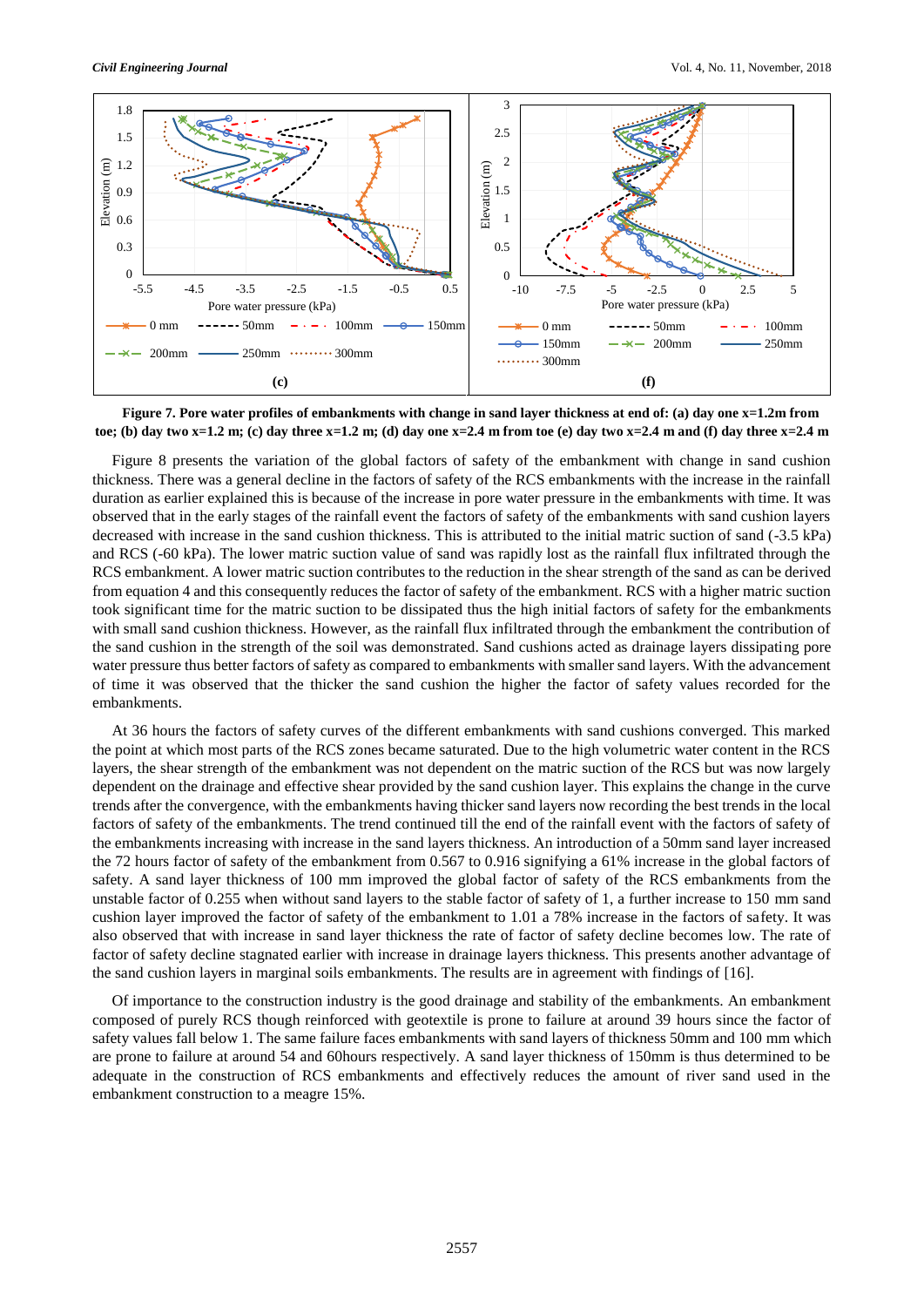

**Figure 8. Factors of safety of RCS embankments with varying sand cushion thickness**

# **5. Conclusions**

The behavior of red coffee soils embankments was numerically investigated in this study. The effect of rainfall on the stability and pore water pressure development was evaluated. From the study it is concluded that.

- 1. Non-woven geotextiles inclined at three degrees in red coffee soils embankments made them more effective in draining and dissipation of pore water pressure and became more effective when the soils interface region became saturated.
- 2. Pore water pressure in RCS embankments have a high influence on the stability of embankments. Inclusion of sand layers to sandwich non-woven geotextile material improved drainage in the Red coffee soils embankments consequently enhancing strength and stability of the RCS embankments, a thickness of 150mm on either side of the geotextile was found adequate. A sand layer of 150 mm thickness sandwiching the non-woven geotextile effectively reduced the amount of sand required to a meagre 15% saving the sources of the natural resources in construction.

# **6. Acknowledgements**

The authors would like to gratefully acknowledge the African Union Commission, under the flagship of PAU and JICA through the AFRICA-ai-JAPAN project for their support throughout the study.

## **7. Funding**

This research was funded by Pan African University and AFRICA-ai-JAPAN project.

## **8. Conflicts of Interest**

The authors declare no conflict of interest.

# **9. References**

[1] Transportation Officials. Standard specifications for highway bridges. AASHTO, 2002.

[2] Patricia, Wambua Mumbi. 2015. "Environmental and Socio-Economic Impacts of Sand Harvesting On the Community In River Kivou Catchment, Mwingi Sub County, Kitui County, Kenya. Masters of Science." Kenyatta University, Nairobi Kenya.

[3] Raisinghani, D.V., and B.V.S. Viswanadham. "Evaluation of Permeability Characteristics of a Geosynthetic-Reinforced Soil through Laboratory Tests." Geotextiles and Geomembranes 28, no. 6 (December 2010): 579–588. through Laboratory Tests." Geotextiles and Geomembranes 28, no. 6 (December 2010): 579–588. doi:10.1016/j.geotexmem.2010.01.001.

[4] Denge, Stanley Mbosha. "The Effect of Quarry Dust Concrete and Underlying Sub-Soil Medium on the Structural Performance of Dwelling House Ground Floors." IOSR Journal of Mechanical and Civil Engineering 14, no. 02 (March 2017): 52–56. doi:10.9790/1684-1402035256.

[5] Manette, Njike, Walter Oyawa, and Timothy Nyomboi. "Effect of Hand Compaction on Compressive Strength and Water Absorption of Compressed Stabilized Earth Blocks." (2014).